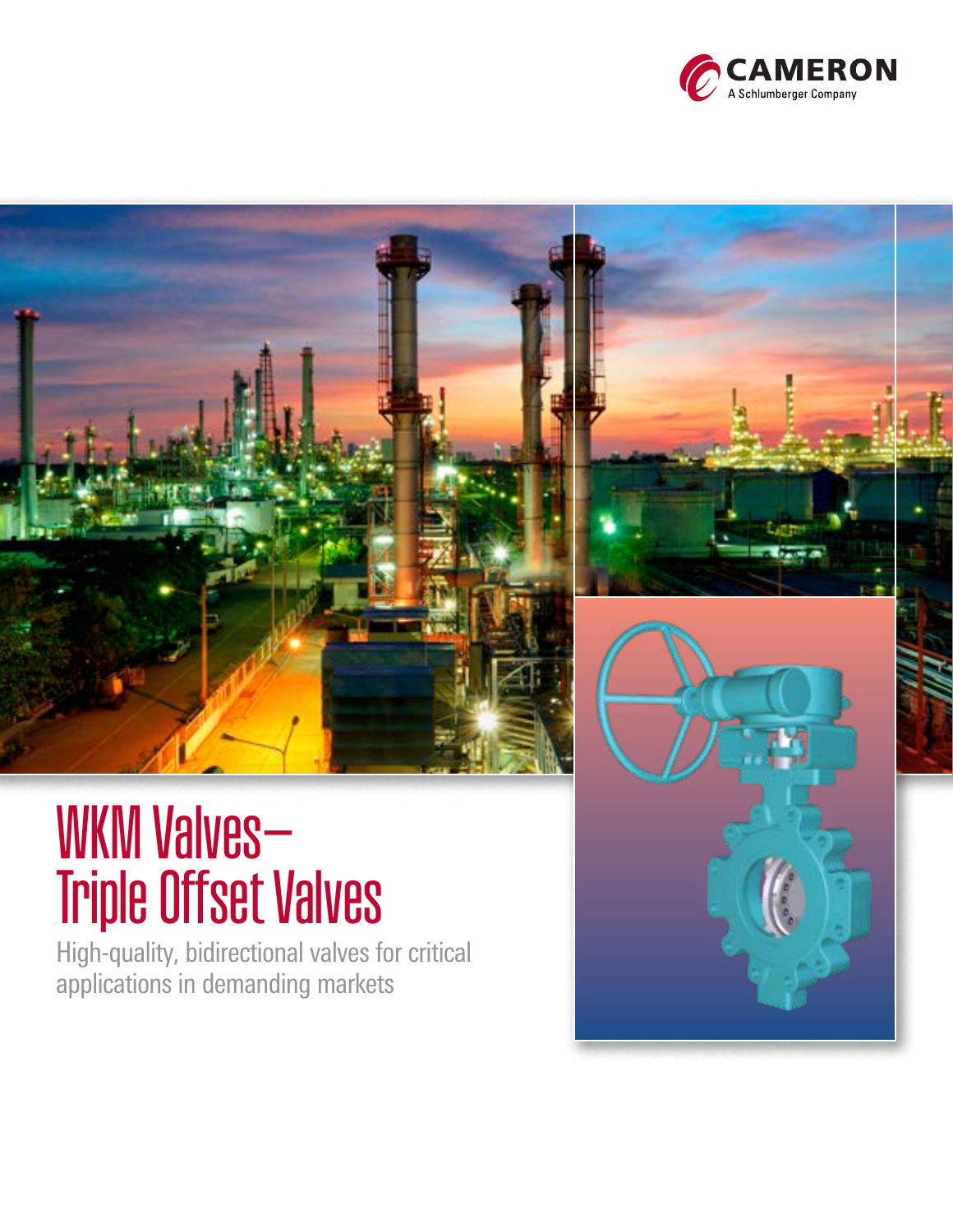# WKM Valves—Triple Offset Valves

The TOV completes our reliable, performance-proven, quarter-turn butterfly valve portfolio. The true triple offset geometry of this valve allows for bubble-tight sealing to create a valve that delivers fully bidirectional zero-leakage shutoff per API Standard 598.

Backed by our world-class engineering, manufacturing, and sourcing expertise, the TOV provides a trusted solution ideal for crucial applications. Operators around the world rely on our dedication to high-quality standards, competitive manufacturing processes, and worldclass support for total valve life cycle support.

### **Advantages**

- True triple offset geometry
- Fully bidirectional zero-leakage shutoff per API 598
- Field-replaceable metal seat
- Life cycle tested as a bubble-tight bidirectional valve
- Standard bearing seals
- Self-centering disc
- Available in a wide range of configurations: lug and short (ISO) and long pattern
- Carbon and stainless steel standard; other materials on request

# Triple Offset Geometry



Offset 1 provides full 360° uninterrupted sealing.

Offset 2 provides eccentric rotation of the disc that swings the seal ring completely off the seat upon opening.

Offset 3 moves the centerline of the cone rotation laterally from the centerline of the disc rotation, enabling the cone to seal without rubbing.





| <b>Compliance and Specifications</b>                                                                                     |
|--------------------------------------------------------------------------------------------------------------------------|
| API Standard 609                                                                                                         |
| ASME R16 34                                                                                                              |
| ASME B16.5                                                                                                               |
| API Standard 598                                                                                                         |
| ISO-5752 flange dimension                                                                                                |
| ASME B16.47 for Series A mating pipe flange<br>dimensions for valve sizes 26 in and larger,<br>Classes 150, 300, and 600 |
| <b>ASMF R16 10</b>                                                                                                       |
| MSS-SP-55                                                                                                                |
| ISO 5211                                                                                                                 |
| API Standard 607, latest edition for fire testing                                                                        |
| Fugitive-emissions testing per API Spec 641 and<br>ISO 15848-1                                                           |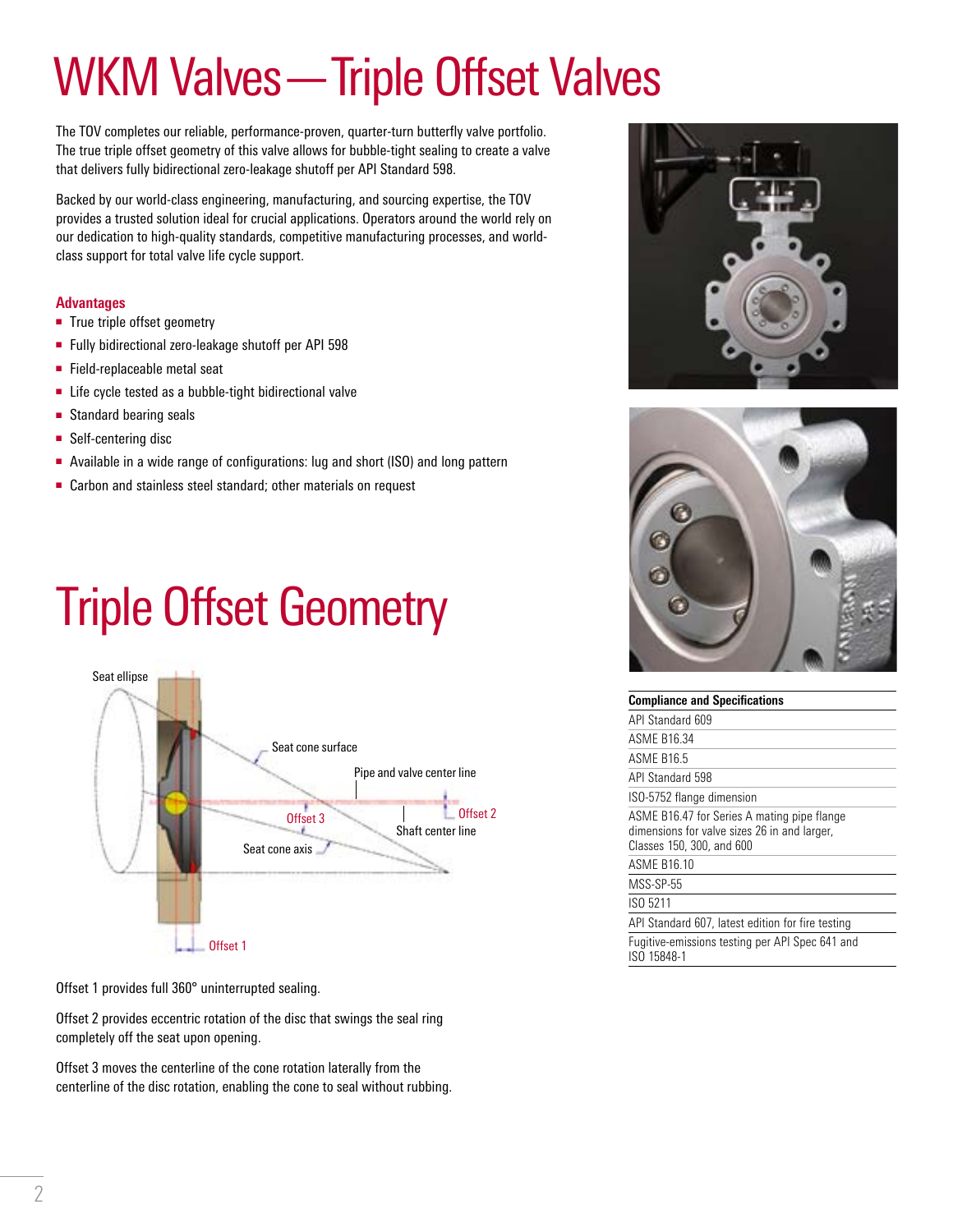# Major Markets

### **Power and steam**

- District heating
- Bitumen

### **Petrochemicals (refining and chemicals)**

- Coking
- Reformers cracking
- Tank switching
- Ethylene
- Butadiene
- Isocyanates plastics

### **Midstream**

- Tank and terminal
- Tank switching
- Long pattern for gate valve replacement
- Storage for all types of hydrocarbons and chemicals
- Liquid transfer

#### **Upstream production**

- Process equipment
- Separation molecular sieve
- Switching
- Floating production platforms
- Manifolds
- Slurry, oil sands, and SAGD methods
- Secondary recovery

### Flange Connections





### **Applications**

#### **Oil and gas**

- Critical isolation
- Steam piping and condensate
- Offshore platforms
- Cooling water systems
- Seawater
- Produced fluids processing systems

### **Refining and petrochemical processing**

### ■ Hydrocarbon processing

- Hydrogen
- Oxygen
- Thermal fluids
- Hot gases
- Sulfur (tail gas)
- Chemical solvents
- Chlorinated solvents
- Flare gas

### **Liquefied natural gas**

- LNG storage ■ LNG production
- **Power and district heating**
- Steam isolation
- Hot water control systems
- Geothermal steam

#### **Midstream**

- Tank isolation
- Manifold system isolation
- Metering systems
- SCADA systems



Lug pattern per API 609 Short pattern per ISO 5752/API 609 Long pattern per ASME B16.10 and API 609